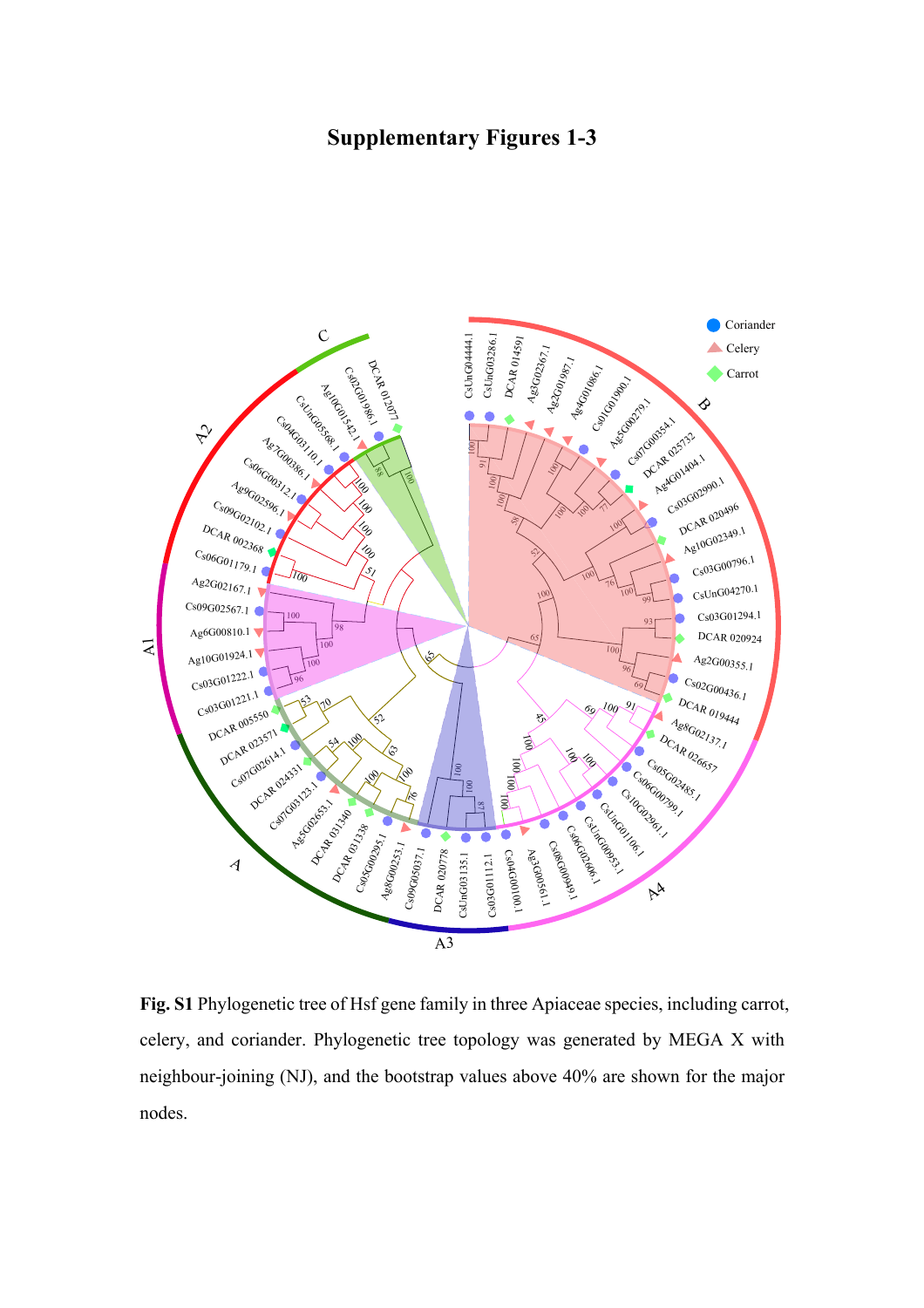

**Fig. S2** The number of paralogous and orthologous *Hsf* family genes among three Apiaceae species (Agr: Celery; Csa: Coriander; Dca: Carrot).